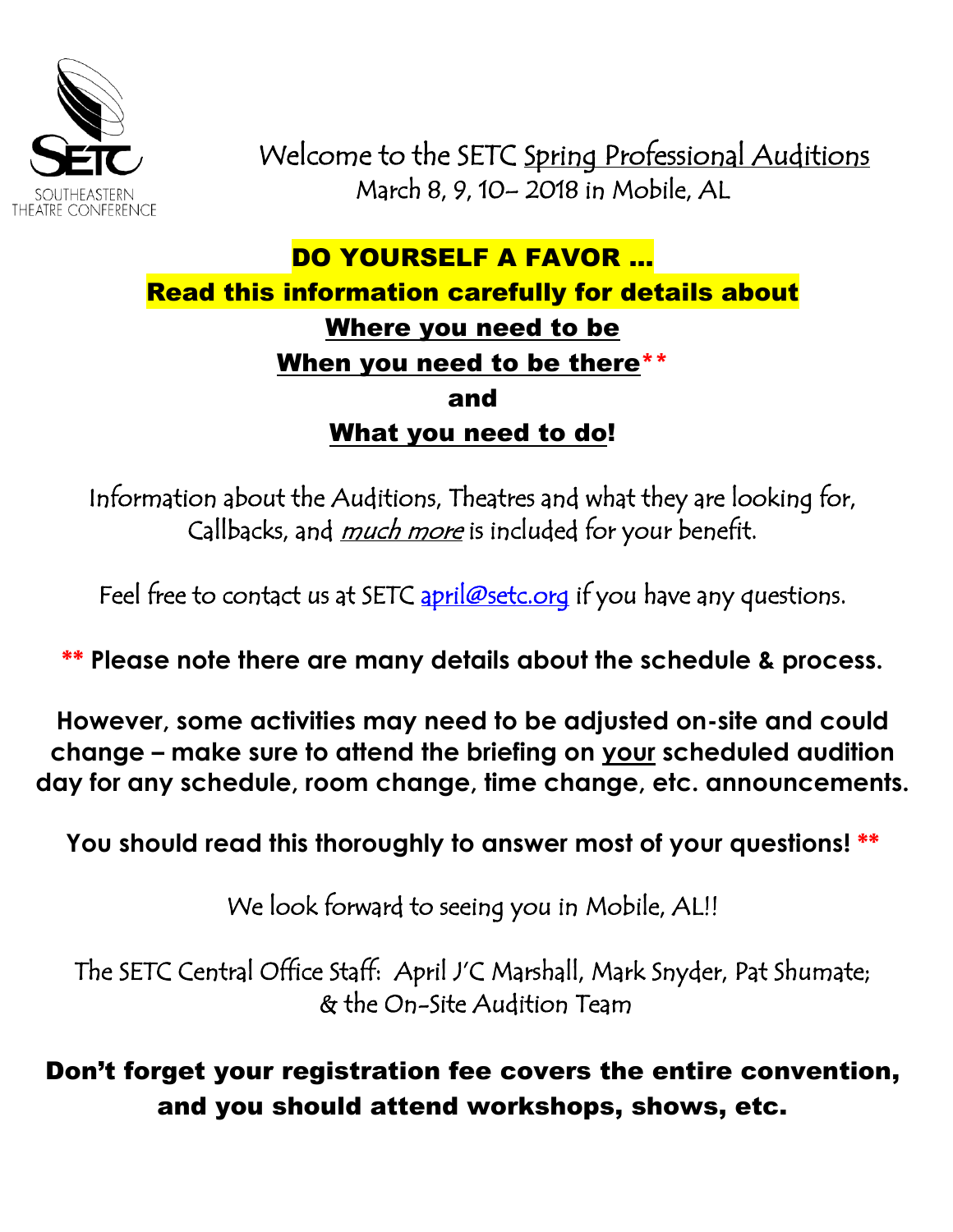

## $\triangle$  Spring Professional Auditions  $\triangle$  March 8, 9, 10 – 2018 Mobile, AL

 *Convention Dates are March 7 - 11– take advantage of the many workshops for actors & dancers!*  **AUDITIONEE SCHEDULE**

**All check-in & auditions** will be held at the Mobile Convention Center. Come to the **PROFESSIONAL AUDITIONEE Check-In line** upon your arrival to receive badges, programs, etc. Refer to the schedule below for your **MANDATORY audition briefing time and day/date of audition** as well as other pertinent information.

## *Auditions are grouped as follows:*

*Summer-Only = Thursday morning, Friday afternoon, Saturday afternoon Year-Round = Thursday afternoon, Friday morning, Saturday morning*

#### **Wednesday, March 7**

 8:00 pm – 8:30 pm **Stop-by/check the auditions room–test acoustics, meet Auditions Team, Q & A CC West Ballroom** *This is your only chance ~ for all auditionees – all days!*

### **Thursday, March 8**

#### **8:30 am – 9:00 am Mandatory Briefing for Auditionees # 1- 260, CC West Ballroom**

- 9:00 am 9:30 am Briefing for Auditioning Companies, **CC West Ballroom**
- 9:30 am 1:45 pm Acting/Singing Auditions #1-160, **CC West Ballroom**
- 2:45 pm 5:30 pm Acting/Singing Auditions #161-260, **CC West Ballroom**
- 5:45 pm 7:15 pm **Dancer Briefing, Warm Up & Instruction**, **CC East Ballroom**
- 7:15 pm 9:00 pm **DANCER-ONLY AUDITIONS & Dance Call**, **CC East Ballroom** *(immediately following the warmup)*
- 10:30 am 6:00 pm Theatre Job Fair **Pre-registered** applicants admitted (off-stage jobs), **North Exhibit Hall**
	- 1:00pm 6:00 pm Theatre Job Fair **Onsite registered** applicants admitted (off-stage jobs), **North Exhibit Hall**

#### **Friday, March 9**

#### **8:30 am – 9:00 am Mandatory Briefing for Auditionees # 261- 520, CC West Ballroom**

- 9:00 am -11:30 pm Acting/Singing Auditions #261-360, **CC West Ballroom**
- 11:30 pm 1:00 pm Professional Division Meeting & Lunch, Auditions Room, **CC West Ballroom**
- 1:00 pm 5:30 pm Acting/Singing Auditions #361-520, **CC West Ballroom**

5:30 pm - 7:00 pm **Dancer Briefing, Warm Up & Instruction**, **CC East Ballroom**

- 7:00 pm 9:00 pm **Dance Call, CC East Ballroom** *(immediately following the warmup)*
- 9:00 am 6:00 pm Theatre Job Fair, **North Exhibit Hall**

#### **Saturday, March 10**

#### **8:30 am – 9:00 am Mandatory Briefing for Auditionees # 521- 780, CC West Ballroom**

- 9:30 am -11:30 pm Acting/Singing Auditions #521-620 **CC West Ballroom**
- 12:30 pm 5:00 pm Acting/Singing Auditions #621-780, **CC West Ballroom**
- **4:30 pm 5:30 pm Mandatory Briefing for Actor Tech #5001 - 5075, CC East Ballroom**
- 5:15 pm 5:30 pm **Actor/Tech Walk Thru**, **CC West Ballroom**
- 5:45 pm 7:15 pm **Dancer Briefing, Warm Up & Instruction**, **CC East Ballroom**
- 7:15 pm 9:00 pm **Dance Call, CC East Ballroom** *(immediately following the warmup)*
- 9:00 am **Noon** Theatre Job Fair, **North Exhibit Hall**

## **Supplemental Locations**

- 8:00 am 5:00 pm Auditions Warm-up Room, CC 201 D
- 8:30 am 5:00 pm Auditions Holding Room, CC 105 A
- 9:00 am 9:30 pm Call-back Posting Room, CC 105 B

Auditions & Job Fair "Gus' Green Room", CC Concourse Level to the right of Registration

*\*\*\*See next page for more detailed breakdown of audition blocks\*\*\**

attend all speakers, festival performances, workshops, & master classes, – many designed for you!<br>——————————————————— Check our website at [www.setc.org](http://www.setc.org/) for the entire convention program. Your convention registration entitles you to

*For early morning auditionees (first 40 each day), the Warm-up Room is open before the briefing – Warm up, then go to the Briefing, and then to the Holding Room.*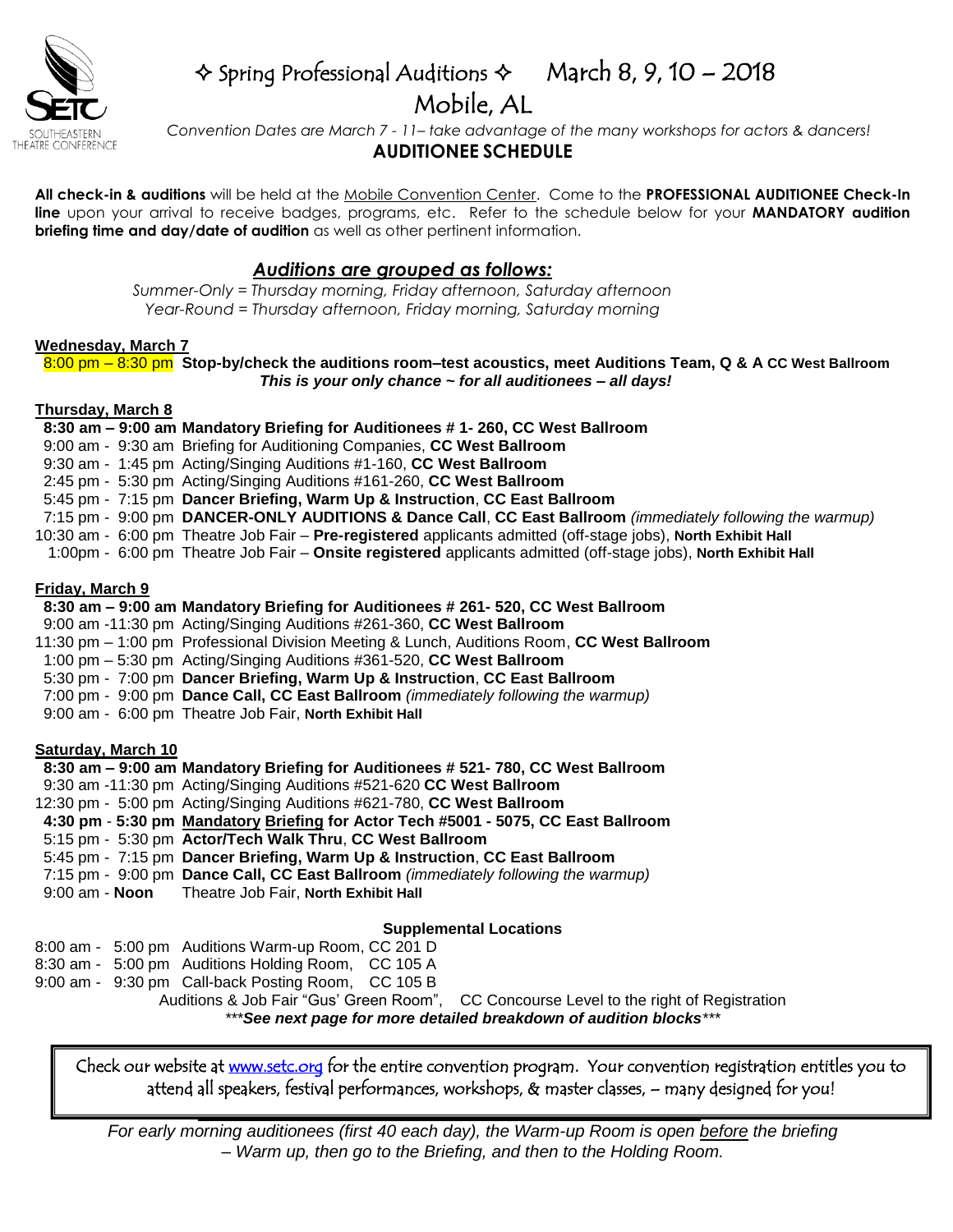Each day the Actor Briefing (30 minutes) addresses any schedule, room changes, and other information you need to know. **YOU NEED TO BE THERE**

## CALLBACKS WILL BE THE SAME DAY AS YOUR AUDITION

| <b>SETC Professional Auditions Schedule</b> |                                                    |                                |                                          |  |  |  |  |  |  |
|---------------------------------------------|----------------------------------------------------|--------------------------------|------------------------------------------|--|--|--|--|--|--|
|                                             |                                                    | <b>THURSDAY MARCH 8, 2018</b>  |                                          |  |  |  |  |  |  |
|                                             | <b>Actor Briefing 1-260</b>                        |                                | 8:30                                     |  |  |  |  |  |  |
|                                             | <b>Theatre Briefing -- All</b><br><b>Companies</b> | <b>West Ballroom</b>           | 9:00                                     |  |  |  |  |  |  |
|                                             | <b>Actor Numbers</b>                               |                                | <b>REPORT TO HOLDING ROOM</b><br>(105 A) |  |  |  |  |  |  |
|                                             | <b>Summer Only</b>                                 | $1 - 40$                       | <b>Straight from briefing</b>            |  |  |  |  |  |  |
| <b>THURSDAY</b>                             |                                                    | $41 - 80$                      | 9:30 AM                                  |  |  |  |  |  |  |
|                                             |                                                    | $81 - 120$                     | 10:45 AM                                 |  |  |  |  |  |  |
|                                             |                                                    | $121 - 160$                    | 11:45 AM                                 |  |  |  |  |  |  |
|                                             | <b>Year Round</b>                                  | $161 - 200$                    | 1:45 PM                                  |  |  |  |  |  |  |
|                                             |                                                    | $201 - 240$<br>3:00 PM         |                                          |  |  |  |  |  |  |
|                                             |                                                    | $240 - 260$                    | 4:00 PM                                  |  |  |  |  |  |  |
|                                             | <b>Dance Briefing, Warmup</b><br>& Dance CALL      | <b>East Ballroom</b>           | #1-260 & Dancer Only                     |  |  |  |  |  |  |
|                                             | <b>FRIDAY MARCH 9, 2018</b>                        |                                |                                          |  |  |  |  |  |  |
|                                             | Actor Briefing 261-520                             | <b>West Ballroom</b>           | 8:30                                     |  |  |  |  |  |  |
|                                             | <b>Actor Numbers</b>                               |                                | <b>REPORT TO HOLDING ROOM</b><br>(105 A) |  |  |  |  |  |  |
|                                             |                                                    | $261 - 300$                    | <b>Straight from Briefing</b>            |  |  |  |  |  |  |
|                                             | <b>Year Round</b>                                  | $301 - 340$                    | 9:00 AM                                  |  |  |  |  |  |  |
|                                             |                                                    | $341 - 360$                    | 10:00 AM                                 |  |  |  |  |  |  |
| <b>FRIDAY</b>                               | <b>Summer Only</b>                                 | $361 - 400$                    | 12:00 PM                                 |  |  |  |  |  |  |
|                                             |                                                    | 401 - 440<br>1:00 PM           |                                          |  |  |  |  |  |  |
|                                             |                                                    | 441 - 480                      | 2:15 PM                                  |  |  |  |  |  |  |
|                                             |                                                    | 481 - 520                      | 3:15 PM                                  |  |  |  |  |  |  |
|                                             | <b>Dance Briefing, Warmup</b><br>& Dance CALL      | <b>East Ballroom</b>           | #261-520                                 |  |  |  |  |  |  |
|                                             |                                                    | <b>SATURDAY MARCH 10, 2018</b> |                                          |  |  |  |  |  |  |
|                                             | Actor Briefing 521-780                             | <b>West Ballroom</b>           | 8:30                                     |  |  |  |  |  |  |
|                                             | <b>Actor Numbers</b>                               |                                | <b>REPORT TO HOLDING ROOM</b><br>(105 A) |  |  |  |  |  |  |
|                                             | <b>Year Round</b>                                  | $521 - 560$                    | <b>Straight from briefing</b>            |  |  |  |  |  |  |
|                                             |                                                    | $561 - 600$                    | 9:00 AM                                  |  |  |  |  |  |  |
|                                             |                                                    | $601 - 620$                    | 10:00 AM                                 |  |  |  |  |  |  |
|                                             | <b>Summer Only</b>                                 | $621 - 660$                    | 11:30 AM                                 |  |  |  |  |  |  |
|                                             |                                                    | 661 - 700                      | 12:30 PM                                 |  |  |  |  |  |  |
| SATURDAY                                    |                                                    | 701 - 740                      | 1:45 PM                                  |  |  |  |  |  |  |
|                                             |                                                    | 741 - 785                      | 2:45 PM                                  |  |  |  |  |  |  |
|                                             | <b>Actor/Tech Briefing</b><br>& Walk Thru          | $5001 - 5075$                  | 4:30 A/T Report to EAST BALLROOM         |  |  |  |  |  |  |
|                                             | <b>Dance Briefing, Warmup</b><br>& Dance CALL      | <b>East Ballroom</b>           | #521 - 780                               |  |  |  |  |  |  |